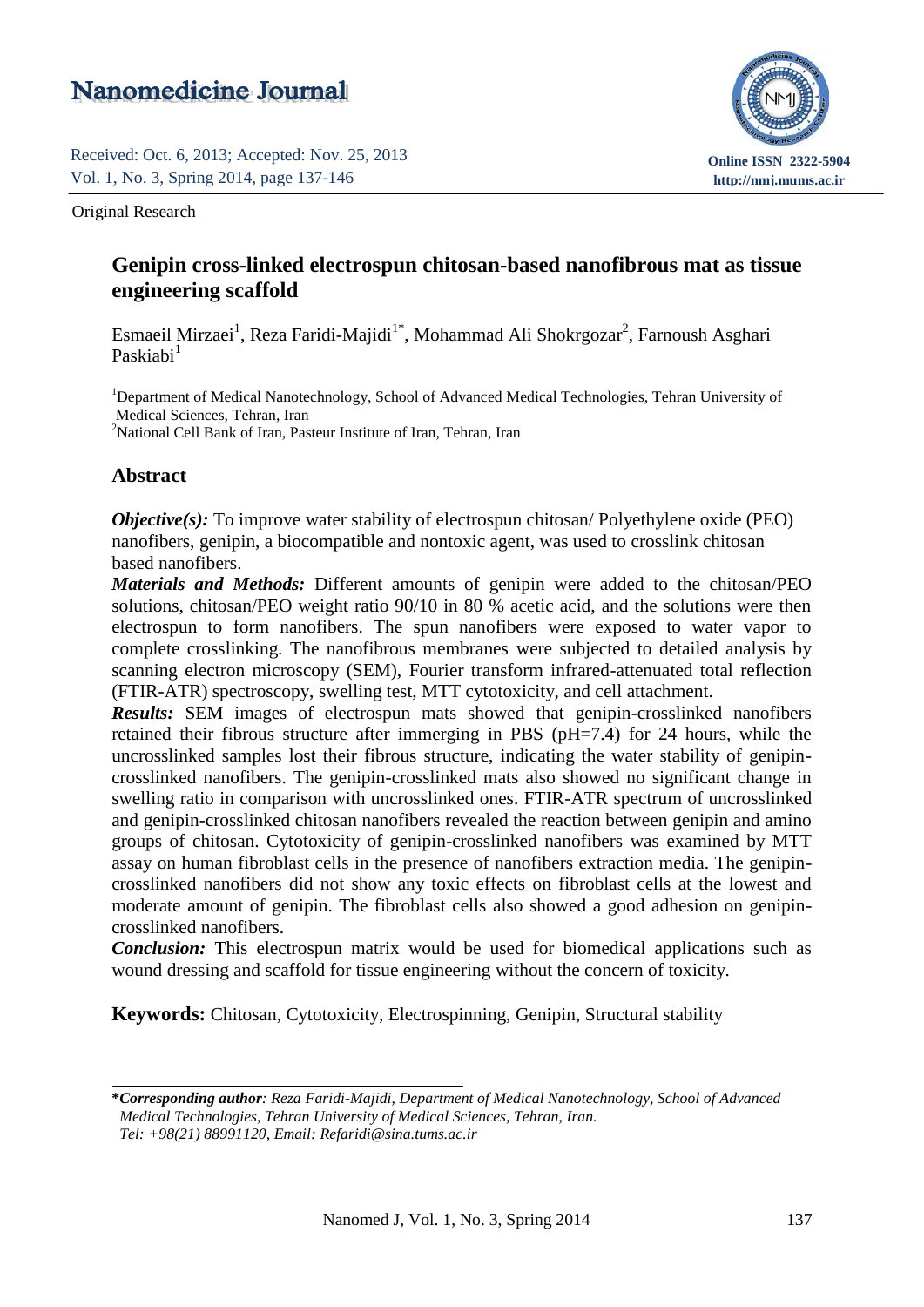# **Introduction**

Electrospun nanofibers have attracted many interests for different applications in recent years because of their unique properties such as high surface to volume ratio and high porosity (1). These Because of its a<br>nanofibers have been studied for various amino groups, nanofibers have been studied for various applications including membranes and filtration (2), sensors (3) and biomedical applications such as drug delivery (4), wound dressing (5), tissue engineering, (6) and biosensing (7). Among many synthetic and natural polymers electrospun to nanofibers, chitosan has attracted many interest especially for biomedical applications owing to its unique properties. Chitosan is a biopolymer composed of repeated -D-glucosamine and N-acetyl- -D-glucosamine monomers and is obtained from deacetylation of chitin, the second most abundant natural polymer in the world. Chitosan has good biocompatibility and biodegradability as well as various biofunctionalities including antithrombo genic, hemostatic, and wound healing properties (8). Chitosan-based electrospun nanofibers have shown potential for many biomedical applications owing to their structural similarity to glycosaminoglycans, a component of extra cellular matrix (ECM), and morphological proximity to fibrous collagen structures in the ECM at the scale of nanometers (50– 500 nm in diameter). The use of nanofibrous chitosan matrices is thus expected to mimic the natural ECM, in which cells can attach, proliferate, and differentiate (8, 9). Despite these desirable features, chitosan-based electrospun nanofibers are not stable in biological medium and they easily swell and lose their fibrous structure in contact with water. Therefore, chitosan-based nanofibers need to be crosslinked to maintain their structural integrity. Glutaraldehyde (GA) is a common reagent used for crosslinking electrospun chitosan nanofibers (10). However, GA is a toxic reagent and it is not suitable for application in biological systems (11).

Hence, crosslinking of chitosan nanofibers a low toxic reagent is desirable.Genipin is an aglycone of geniposide, which is derived from the fruits of Gardenia jasminoides Ellis. Because of its ability to react with free genipin is used for crosslinking chitosan and proteins with free amino groups (12, 13). Meanwhile, Sung et al. showed that genipin might be about 5000–10000 times less cytotoxic than GA (14, 15). Chitosan in the forms of hydrogels (16) and microsphers (17) has been crosslinked by genipin. Genipin has also been used to crosslink electrospun gelatin (18), collagen (19) and silk fibroin/hydroxybutyl chitosan (20) nanofibers. In addition, pure electrospun chitosan nanofibers have also been crosslinked by genipin using trifluoroacetic acid (TFA), which is a well known solvent for electrospinning of chitosan  $(21, 22)$ . However, TFA is environmentally harmful, very toxic and corrosive, which makes its use very limited from an industrial point of view for biomedical applications (23). In the other hand, chitosan is not electrospinnable when other solvents such as acetic acid are used. A common approach to improve the electrospinnability of chitosan is blending it with easily electrospinnable polymer such as polyethylene oxide (PEO), polyvinyl alcohol (PVA), polylactic acid (PLA) and so on (9). Among all of these adding polymers, PEO is more preferable because it can lead to formation of chitosan nanofibers with the lowest amount of added polymer (23).To the best of our knowledge, genipin crosslinking of Chitosan/PEO electrospun nanofibers have not been reported yet. However, chitosan/PEO blend films have been crosslinked by genipin as potential membranes for potential medical applications  $(24)$ . Explored in this study is the use of genipin for crosslinking electrospun chitosan/PEO nanofibers from aqueous acetic acid solution. Previously, two different approaches have been used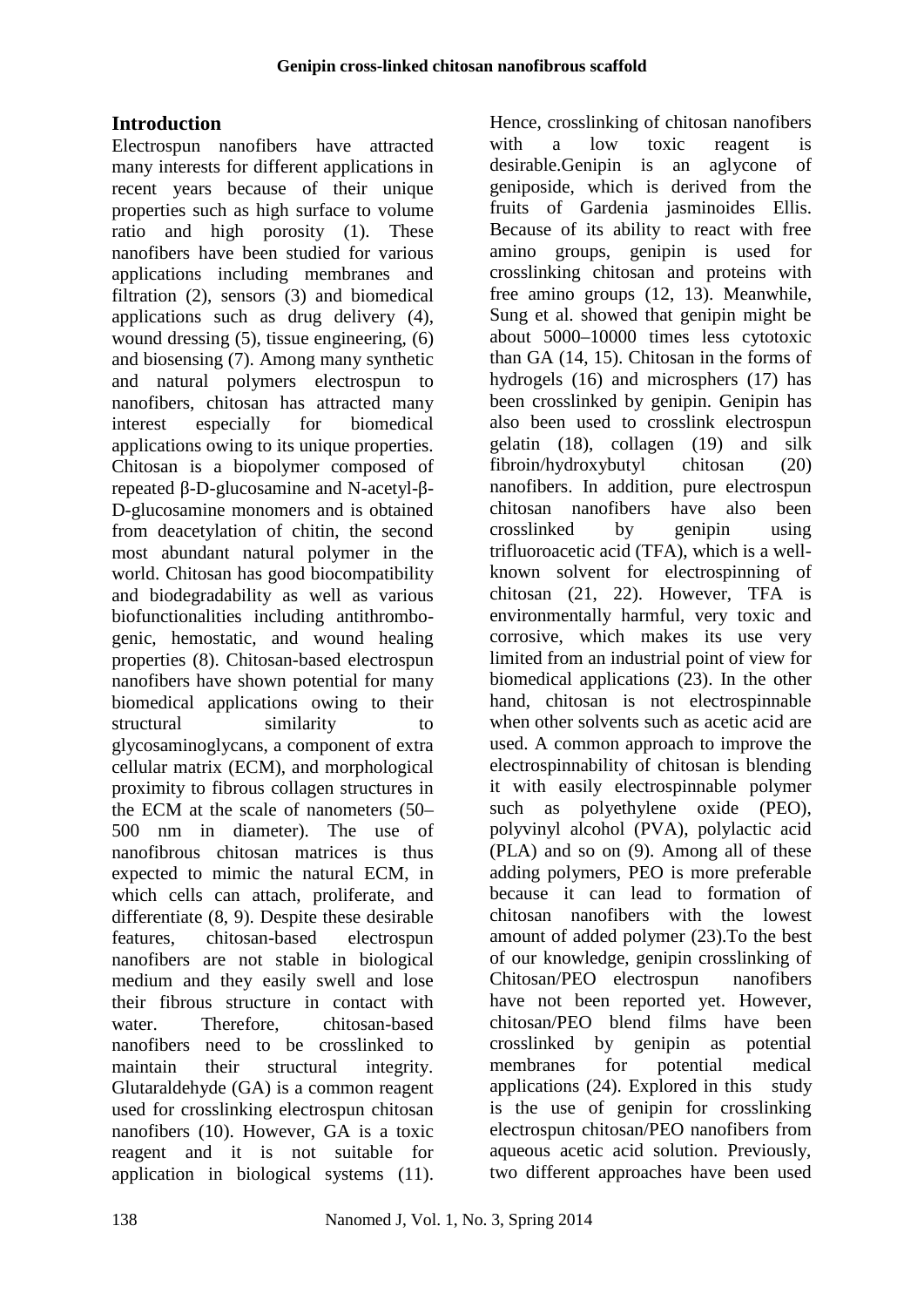to crosslink pure chitosan nanofibers by genipin using TFA as solvent (21, 22). In one approach by Marjorie et al, genipin was added into chitosan/ TFA solution and mixed for 2 min immediately before electrospinning (21). In another approach by Frohbergh et al, chitosan nanofibers were first electrospun from a solution of chitosan dissolved in TFA and then the electrospun fibers were crosslinked with 0.1% (w/v) genipin dissolved in 1X PBS for 24 h (22).

In this study, a modification of Marjorie et al. approach was used to crosslink chitosan/PEO nanofibers with genipin. Crosslinking processes were done by adding various amounts of genipin into chitosan/PEO acetic acid solutions prior to electrospinning and then exposure of obtained nanofibers to water vapor at 30 °C for 24 h. The morphology, structure, water stability, swelling behavior, and cytotoxicity of genipin-crosslinked nanofibers were investigated as well and compared with those of cross-linked by GA.

The attachment of human fibroblast cells were also investigated on genipin crosslinked nanofibers.

## **Materials and Methods** *Materials*

Chitosan (CS) (low molecular weight, degree of deacetylation 91.2 %) was purchased from Easter Groups (DongChen Co., Ltd, China). Polyethylene oxide (PEO) (MW 900 kD) was purchased from Acros Organics Co. Glacial acetic acid was purchased from Merck Chemical. Genipin (GP), methyl-2-hydroxy-9- (hydroxymethyl)-3-oxabicyclonona-4, 8 diene-5-carboxylate, was obtained from Challenge Bioproducts Co. Ltd. (Touliu, Taiwan). Glutaraldehyde was purchased from Panreac (Spain). RPMI medium and zolium bromide) from Sigma-Aldrich, USA. Human fibroblast (AGO-1522) were

fetal bovine serum, FBS, were purchased from Gibco, USA and MTT (3-[4, 5 dimethylthiazol-2-yl]-2, 5-diphenyl-tetra

## *Preparation of chitosan/PEO nanofibers*

Chitosan solution (3.0 Wt. %) and PEO solution (3.0 Wt. %) were prepared separately by dissolving chitosan and PEO powders in aqueous acetic acid (80 V/V %) under magnetic stirring at 37 °C for 24 h.

The obtained solutions were then mixed together in weight ratio of CS/PEO, 90/10, as the required electrospinning solution with 3.0 Wt. % of total solid.

The electrospinning processes were carried out using Electroris (FNM, Tehran, Iran).

For every run, the polymer solution was placed into a 5 mL plastic syringe with a blunt-ended 18 G stainless steel needle. An aluminum foil was wrapped on the Electroris rotating drum as collector and was located at the distance of 12 cm from the needle.

A syringe pump fed the solution to the needle tip at the injection rate of 3.0 ml/h. The wire of a DC positive high voltage was connected to the metallic needle and the collector to the ground.

The applied voltage, drum speed, and electrospinning time were fixed at 20 kV, 200 rpm, and 1 h, respectively.

## *Crosslinking of chitosan nanofibers by genipin and glutaraldehyde*

To obtain genipin-crosslinked chitosan nanofibers, 10 w/v  $\%$  genipin solutions were prepared by dissolving genipin powder in pure ethanol.

Four different volumes of the genipin solution were added to a constant amount of the 3 Wt. % polymer solutions (CS/PEO, 90/10) at room temperature with constant stirring for 5 minutes.

The CS/genipin weight ratio in polymer genipin solutions was 100/6, 100/3, 100/1 and 100/0.5 named CSg6, CSg3, CSg1 and CSg.5, respectively (Table.1).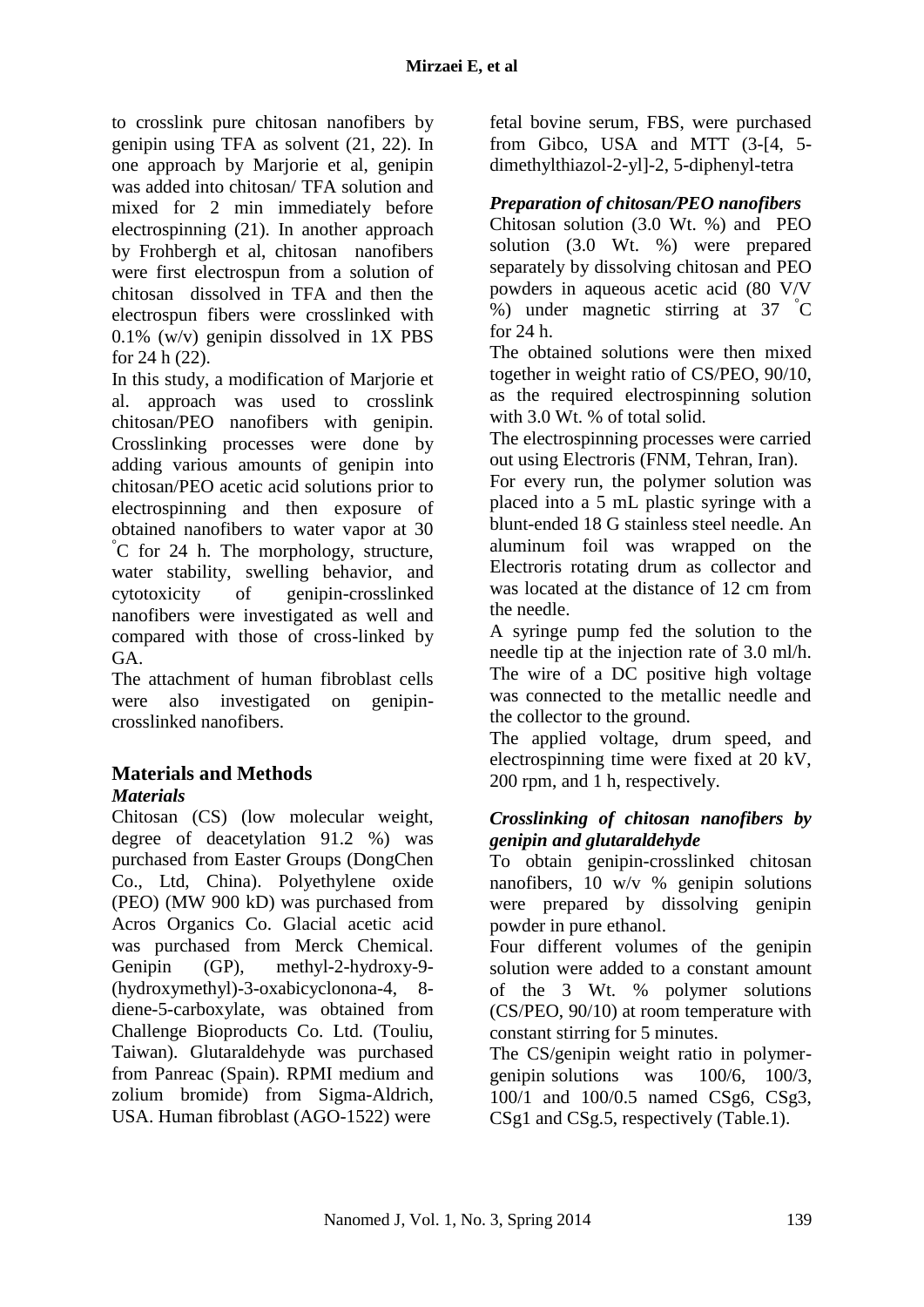| Experiment<br>name    | Total polymer<br>content in solution<br>(Wt. %) | CS/PEO<br>weight<br>ratio | Genipin content<br>in solution<br>(Wt, %) | CS/genipin<br>weight<br>ratio | Vapor used for<br>crosslinking obtained<br>electrospun mat |
|-----------------------|-------------------------------------------------|---------------------------|-------------------------------------------|-------------------------------|------------------------------------------------------------|
| CSg6                  | 2.95                                            | 9:1                       | $1.56*10^{-3}$                            | 100:6                         | Water                                                      |
| CSg3                  | 2.97                                            | 9:1                       | $0.8*10^{-3}$                             | 100:3                         | Water                                                      |
| CSg1                  | 2.992                                           | 9:1                       | $0.2*10^{-3}$                             | 100:1                         | Water                                                      |
| CSg0.5                | 2.996                                           | 9:1                       | $0.13*10^{-3}$                            | 100:0.5                       | Water                                                      |
| <b>CSGA</b>           | 3                                               | 9:1                       | 0.0                                       | 100:0                         | 25 % V/V glutaraldehyde in<br>water                        |
| Uncrosslinked<br>(CS) | 3                                               | 9:1                       | 0.0                                       | 100.0                         | N <sub>0</sub>                                             |

**Table 1** . Recipe used for preparing crosslinked and uncrosslinked chitosan nanofibers.

These solutions were immediately electrospun under conditions described in previous section. The obtained genipin contained mats were removed from the collector and immediately exposed to water vapor in a desiccator at 30 °C. To produce water vapor in the desiccator, a glass Petri dish was filled with 5 ml of distilled water and placed on the bottom of the desiccator. After 24 hours, the mats were washed with ethanol and then were dried at 37°C for 24 h, and maintained for further analysis. The CS/PEO electrospun mat was also crosslinked with GA as control using a common method (25).

The electrospun chitosan mat (without any added genipin) were exposed to vapor of 25 w/v % GA aqueous solution in desiccator at 30°C for 24 h. The resultant mat was then dried at 37°C for 24 h, and maintained for further analysis.The recipe used in this work for preparing chitosan crosslinked nanofibers is given in Table 1.

#### *Characterization of chitosan nanofibers*

The size and morphology of produced nanofibrous mats were analyzed using scanning electron microscopy (SEM) (ZEISS DSM 960A Oberkochen, Germany). A small section of each nanofibrous mat was sputtered with a thin layer of gold and then analyzed by SEM.

The Fourier transform infrared attenuated total reflection spectroscopy (FTIR-ATR) spectra were obtained using FTIR

instrument (Equinox 55, Bruker, Germany) in the range of  $2500 - 500$  cm<sup>-1</sup>. The water stability of nanofibers was investigated by observing SEM images of electrospun nanofibers before and after immerging in PBS (pH=7.4) at room temperature for 24 h. The swelling degree of electrospun mats was determined by a gravimetric method. The electrospun mats were immerged in PBS (pH=7.4) at room temperature for 24 h. The samples were then taken out, the excess surface water was removed by filter paper, and the swelled mats were weighed. The swelling ratio was measured as following equation:

$$
\text{swelling ratio } (\%) = \frac{\mathbf{W_s \cdot W_0}}{\mathbf{W_0}} \times 100
$$

Where  $W_s$  denotes the weight of the swelled mat and  $W_0$  denotes the weight of the mat in its dry state after 24 immerging in water.

## *MTT assay and cell viability*

Cytotoxicity of the crosslinked mats was examined by MTT (3-(4,5- Dimethylthiazol-2-yl)-2,5-

diphenyltetrazolium bromide, a yellow tetrazole) assay of cell viability according to ISO 10993-5 standard test method. The electrospun mats were cut into  $1 \times 1$  cm square and sterilized by UV irradiation for 2 h. Samples were put into 15-ml falcons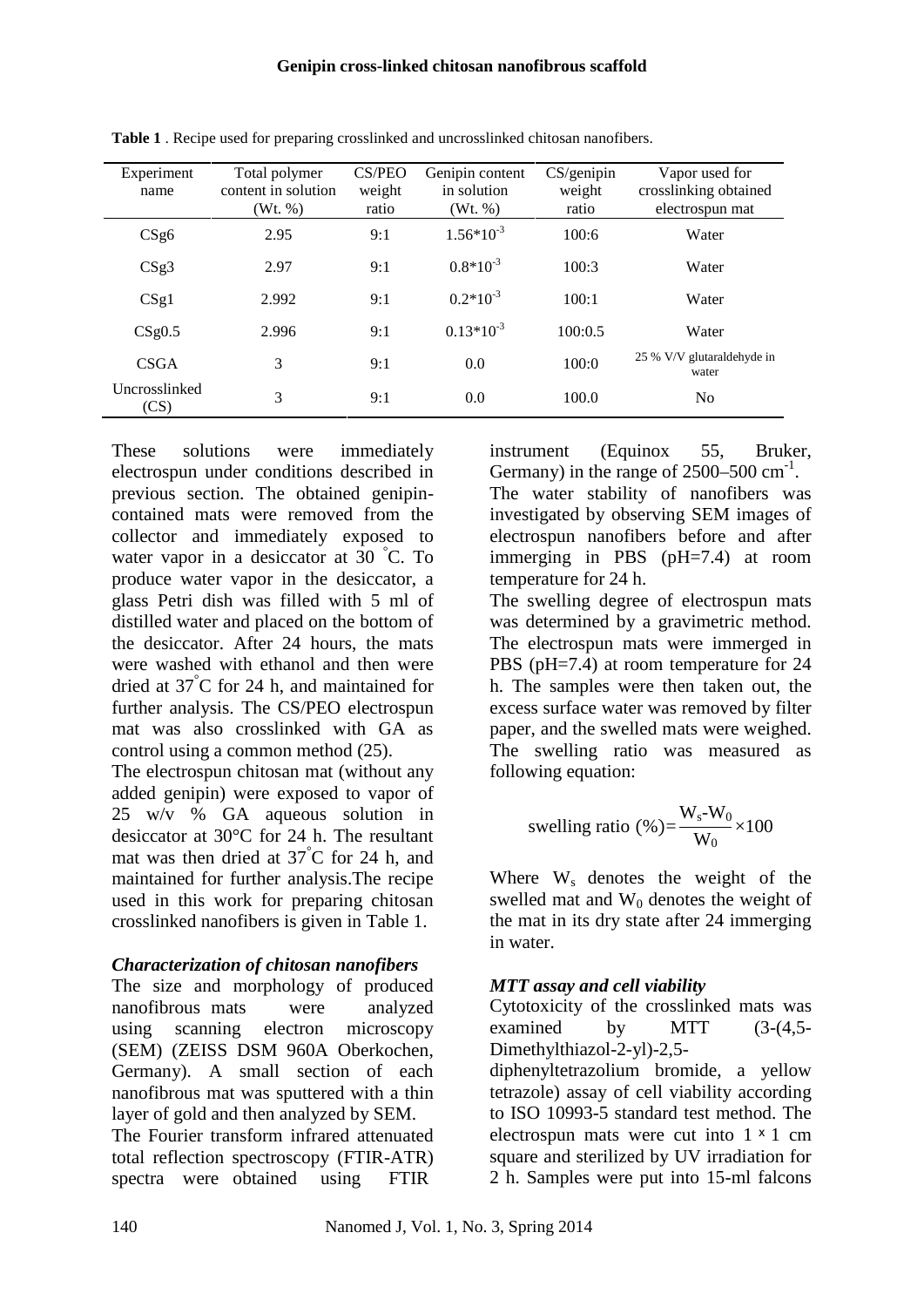and 2 ml of culture medium (RPMI) was added into each sample. The samples were then incubated at  $37^{\circ}$ C for 3 incubation time intervals, i.e., 1, 3 and 6 days, and the extracts of each sample were collected for cell culture. Fresh culture medium was used as negative control. Human fibroblasts (AGO-1522) were seeded in 96-well tissue culture plate at a density of  $1.2 \times 10^4$  cells/well in RPMI medium supplemented with 10% fetal bovine serum, and incubated at 37 °C under 5%  $CO<sub>2</sub>/95%$  air condition for 24 h. After that, the culture medium was removed and replaced with the as-prepared extraction medium, supplemented with 10% fetal bovine serum and incubated for another 24 h, then the extraction medium was removed and 100 µL MTT solution (0.5 miligram/1 mililiter) was added to each well. After incubation at 37 °C and 5%  $CO<sub>2</sub>$  for 4 h, the MTT solution was removed and 100 µL isopropanol was added to dissolve formazan crystals, formed by mitochondrial succinate dehydrogenase of alive cells from MTT. After 20 min incubation at 37 °C, the optical density of the formazan solution was detected by an ELISA reader (AWARENESS TECHNOLOGY, Stat fax-2100, USA) at 570 nm of wavelength. The mean absorption of each sample (10 well per each experiment) was divided to mean absorption of the control to calculate the percent of cell viability for each sample. The test was repeated 5 times for each sample.

## *Cell seeding and adhesion*

The genipin-crosslinked mat (CSg1) were cut into  $1 \times 1$  cm square and sterilized by UV irradiation for 2 h. The samples were then washed three times with sterile PBS prior to transfer to individual 12-well tissue culture plates. The number of 15000 human fibroblasts (AGO-1522), suspended in RPMI, were seeded on the samples, cultured for 3 h and then 1 ml of RPMI supplemented with 10% FBS were added to each well. After 24 h of culture, cellular

constructs were harvested, rinsed twice with PBS to remove nonadherent cells, and subsequently fixed with  $2.5 \frac{1}{2}$ glutaraldehyde at  $4 \degree C$  for 4 h. After that, the samples were dehydrated through a series of graded ethanol solutions and air dried overnight. Dry samples were sputtered with gold for observation of cell morphology on the surface of the scaffolds by SEM.

## *Statistical analysis*

Analysis of variance (ANOVA) was used to compare the swelling ratio of chitosan nanofibers. The number of samples for each group was 5 and the data were represented as mean ± SD. The significance was considered as *P*.value < 0.05. The data of MTT assay were analyzed using one sample t test with bonferroni correction and differences from control were considered statistically significant at  $P$ .value  $< 0.01$ .

## **Results and Discussion**

## *Appearance and morphology of mats*

In this work, genipin was used as a safe and biocompatible crosslinking agent instead of toxic but common crosslinking agent of chitosan nanofibers (i.e., glutaraldehyde).

The polymer solutions with different content of genipin (i.e., CSg.5, CSg1, CSg3, and CSg6) were electrospun and subsequently, the mats were immediately exposed to water vapor at 30°C for 24 h. Gross changes in the color of the samples after being exposed to water vapor were observed. The digital photographs of these mats compared to uncrosslinked (CS) and GA-crosslinked (CSGA) mats are shown in Figure 1.

The color of genipin-crosslinked chitosan mats changed from white to bluish green and dark blue depending on the genipin content (Figure 1. CSg.5, CSg1, CSg3 and CSg6), While, the color of GA-crosslinked mats (CSGA) turned from white to brown yellowish (Figure 1. CSGA).

The mats with higher amount of genipin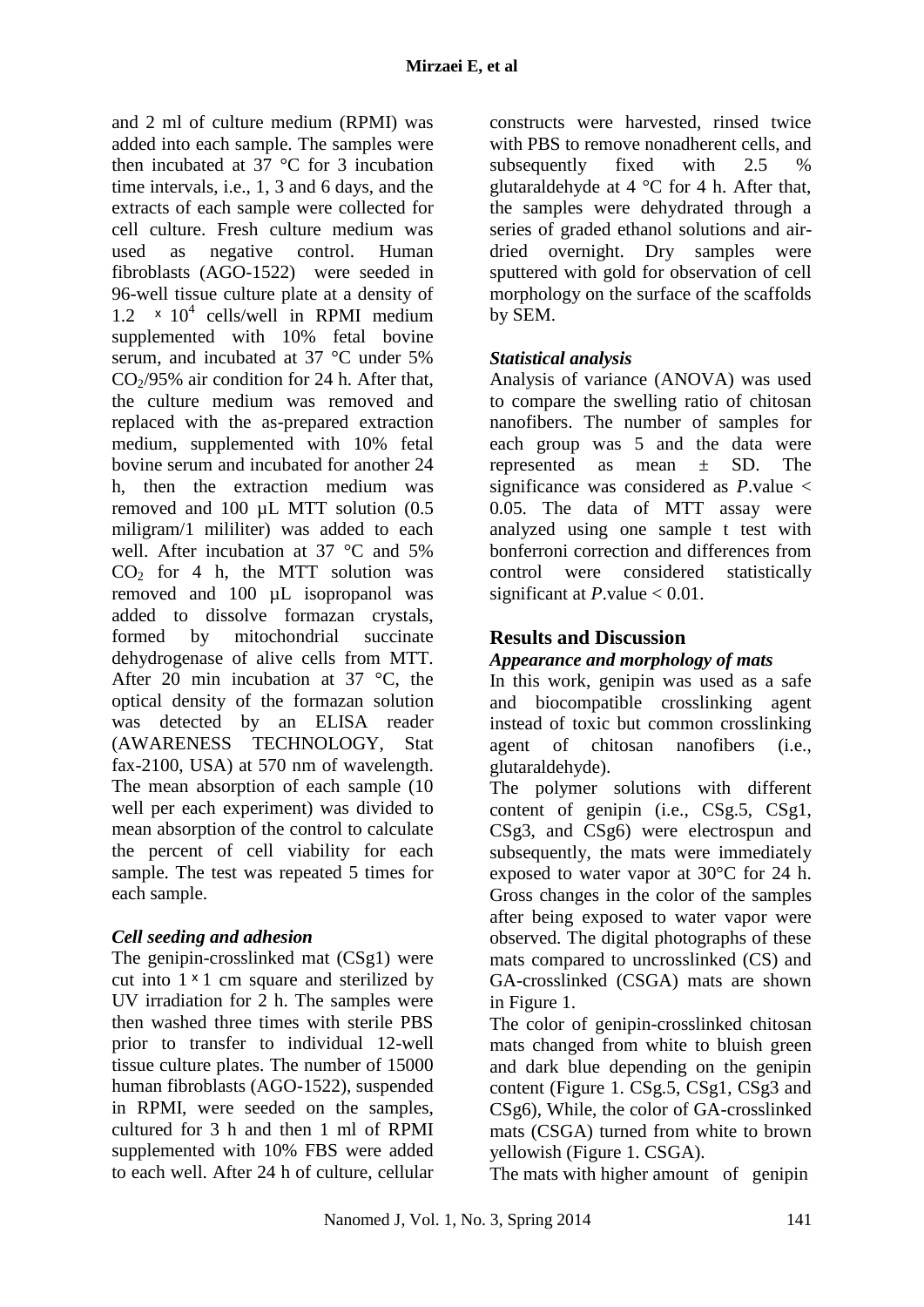(CSg6, CSg3) represented dark bluish color in comparison with mats with lower genipin content (CSg1, CSg.5) displaying bluish green color.

These color changes are associated with chitosan derivatives produced by the reaction of genipin with amino groups of chitosan (12). No color change were observed for the genipin contained nanofibers which not exposed to water vapor (data are not shown).

The morphology of the electrospun mats was investigated through the SEM micrographs.

The uncrosslinked chitosan mat had continuous and uniform nanofibrous structure (Figure 2a).

After crosslinking by various amount of genipin the total fibrous structure of the chitosan mats were kept constant, but there were a few structural deformations as shown in Fig. 3a, b, c, d, where a, b, c, and d are corresponded to Csg.5, CSg1, CSg3, and CSg6, respectively.

In comparison with uncrosslinked mats, the genipin-crosslinked mats showed fusion of adjacent nanofibers. On the other hand, crosslinking by glutaraldehyde caused no remarkable change in morphology of chitosan nanofibers (Figure 3e).



Figure1. digital photographs of uncrosslinked (CS), GA-crossliked (CSGA) and genipin- $(CS)$ , GA-crossliked  $(CSGA)$  and crossliked (CSg6,CSg3, CSg1, CSg.5) electrospun fibrous st<br>chitosan mats. nanofibers chitosan mats.



**Figure 2.** SEM images of uncrossliked nanofibers, (a) before and (b) after immerging in PBS  $(pH=7.4)$ .



**Figure 3.** SEM images of genipin-corsslinked and GA-crosslinked chitosan nanofibers before (a, b, c, d, e) and after (a', b', c', d', e') immerging in PBS  $(pH=7.4)$ .

#### *Water stability and swelling behavior of electrospun mats*

Uncrosslinked electrospun chitosan mats lose their fibrous structure in contact with water owing to their high swelling ratio and solubility in aqueous media (26). As shown in Figure 2b, the uncrosslinked chitosan mat completely lost its fibrous structure after immerging in water. This behavior of chitosan nanofibers makes them inappropriate for applications in aqueous media such as biological systems. Crosslinking is a way used to improve water stability of chitosan nanofibers (26). To solve this problem we used a non-toxic agent, genipin, to crosslink chitosan mats. The SEM images of crosslinked chitosan nanofibers after 24 h immerging in PBS (pH=7.4) are shown in Figure 3. The SEM images indicate that crosslinking of nanofibers with genipin (Figure 3a', b',c',d') or GA (Figure 3e') preserved the fibrous structure and morphology of immerged in water. Crosslinking by genipin makes chitosan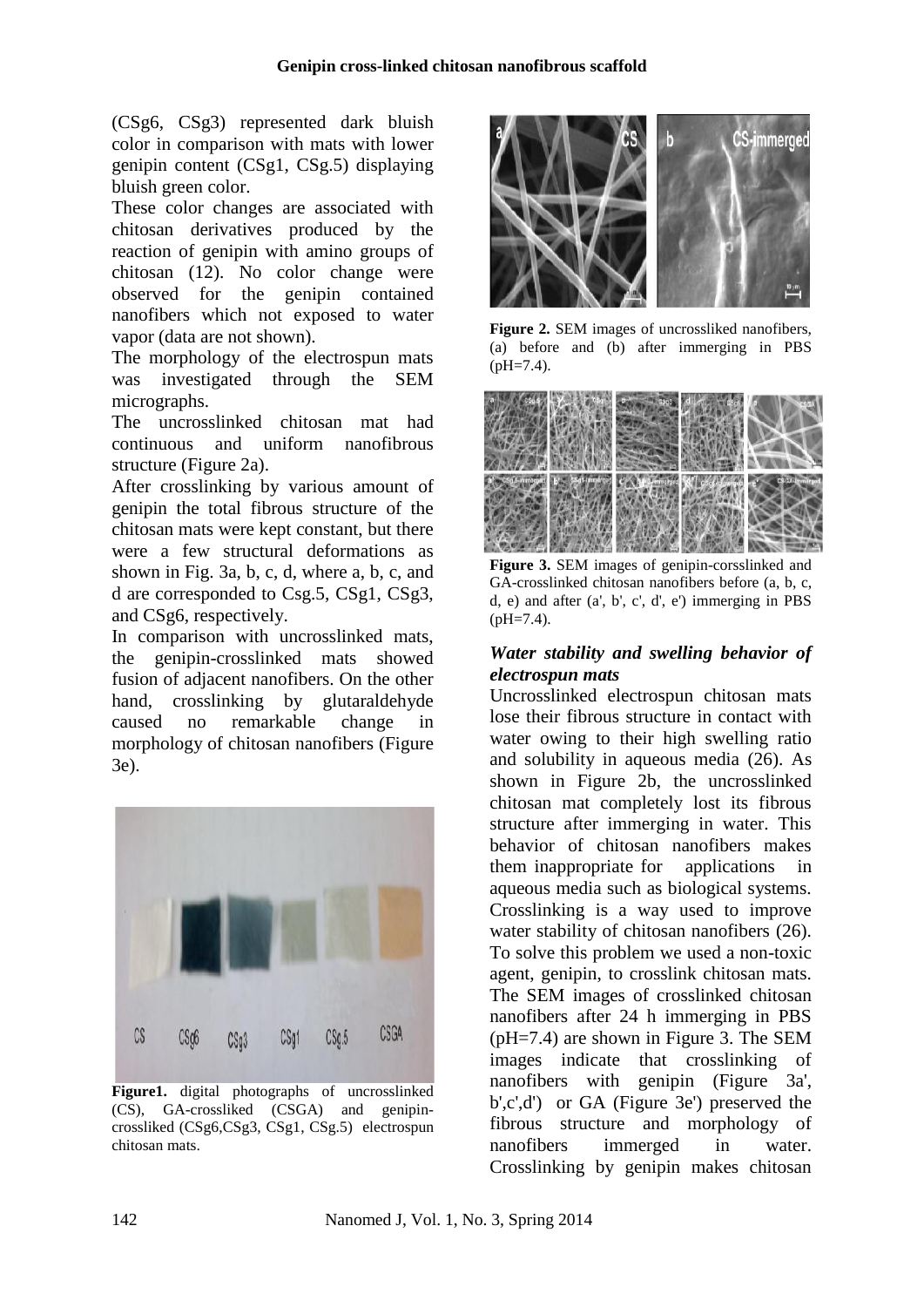structure stable in aqueous media by binding amino groups of chitosan (12). It is necessary to mention that exposure to water vapor is essential for genipin contained nanofibers to retain their fibrous structure after immerging in water. In other words, the genipin contained nanofibers which were not exposed to  $\frac{6}{3}$ water vapor lost their fibrous structure after immerging in water (data are not shown). To investigate the water absorption capability of crosslinked nanofibers, the swelling behavior of<br>
nanofibers was studied. The more swelling<br>
ratio (%) related to the more water<br>
absorption capability.<br>
The swelling ratio (%) of chitosan cr nanofibers was studied. The more swelling ratio (%) related to the more water absorption capability. exposed to<br>
us structure<br>
ata are not<br>
the water<br>
crosslinked

The swelling ratio (%) of chitosan electrospun mats is stated in Figure 4.

It can be seen that the swelling ratio of  $\frac{1}{6}$  chitosan mats did not decrease chitosan mats did not decrease significantly using genipin as crosslinking agent, while crosslinking by GA reduced<br>the swelling ratio significantly in<br>comparison with uncrosslinked mats<br>(P.value < 0.05).<br>So, unlike crosslinking by GA, the swelling ratio significantly in comparison with uncrosslinked mats  $(P-value < 0.05)$ .

So, unlike crosslinking by GA, crosslinking by genipin does not decrease crosslinking by genipin does not decrease<br>the water absorption capability of chitosan nanofibers.

## *FTIR-ATR spectroscopy FTIR-ATR spectroscopy*

When CS systems are crosslinked with an genipin, conformational changes occur as a result of structural rearrangement of chains to form covalent bonds (27).

To investigate the chemical changes of chitosan after crosslinking by genipin,

The FTIR-ATR analysis of uncrosslinked and genipin-crosslinked chitosan nanofibers was carried out as shown in Figure 5. result of structural rearrangement of<br>ains to form covalent bonds (27).<br>investigate the chemical changes of<br>itosan after crosslinking by genipin,<br>ne FTIR-ATR analysis of uncrosslinked<br>d genipin-crosslinked chitosan<br>nofiber

Comparing with FTIR spectrum of uncrosslinked chitosan nanofibers, FTIR spectrum of genipin-crosslinked chitosan nanofibers revealed the crosslinking of chitosan by genipin (Figure5). Comparing with FTIR spectrum of b<br>
uncrosslinked chitosan nanofibers, FTIR w<br>
spectrum of genipin-crosslinked chitosan cr<br>
nanofibers revealed the crosslinking of p<br>
chitosan by genipin (Figure5). a<br>
The C=O stretching ban

amide I at 1665 cm−1 (28) became broad at after crosslinking due to overlapping with

C=C stretching in cyclic structure of genipin at 1628 cm− 1 (20).



**Figure 4.** Swelling ratio of uncrosslinked and crosslinked chitosan nanofibers after 24 immerging in water. \* represents significant difference from uncrosslinked CS (P.value  $< 0.05$ ). Data are shown as mean  $\pm$  SD (n=5).



**Figure 5.** FTIR-ATR spectrum of uncrosslinked and genipin-crosslinked (CSg.5, CSg1, CSg3, CSg6) chitosan nanofibers.

The amino groups of chitosan react with genipin and form amide linkage and heterocyclic amine in genipin-crosslinked chitosan network (12). The C=O stretching absorption band of new formed amide at 1650  $(12)$  again overlaps with amid I absorption band of chitosan and makes it become broader. A new broad peak that was appeared around  $1415$  cm<sup>-1</sup> after crosslinking by genipin, indicated the presence of ring-stretching of heterocyclic amine (12).The C N stretching of amide III at 1233 cm<sup>-1</sup> (27) shifted to 1260 cm<sup>-1</sup> after crosslinking by genipin. stable in a<br>queues media by C=C structuring in cyclic structure of<br>sinon groups of chirosan (12). It germin at 1628 cm-1 (20),<br>one manipolities to retain that exposure to<br> $\sigma$  in each that the geninic continues structure in aqueous median by C-C structure of<br>the consumer to the consumer of the counter of energy in weakeness of relation that exposed to<br>essential for genipin continue and  $\frac{2}{3}$  in the consumer of  $\frac{2}{3}$  in the figure amino groups of chitosan react<br>genipin and form amide linkage and<br>ocyclic amine in genipin-crosslinked<br>san network (12). The C=O stretching<br>ption band of new formed amide at chitosan<br> **Exerce 2.** FIR-ATR spectrum of uncrosslinked<br>
ed with<br>
and genipin-crosslinked (CSg.5, CSg1, CSg3,<br>
cocur as<br>
CSg6) chitosan nanofibers.<br>
The amino groups of chitosan react<br>
so f with genipin and form amide lin

The peak at  $1740 \text{ cm}^{-1}$  corresponded to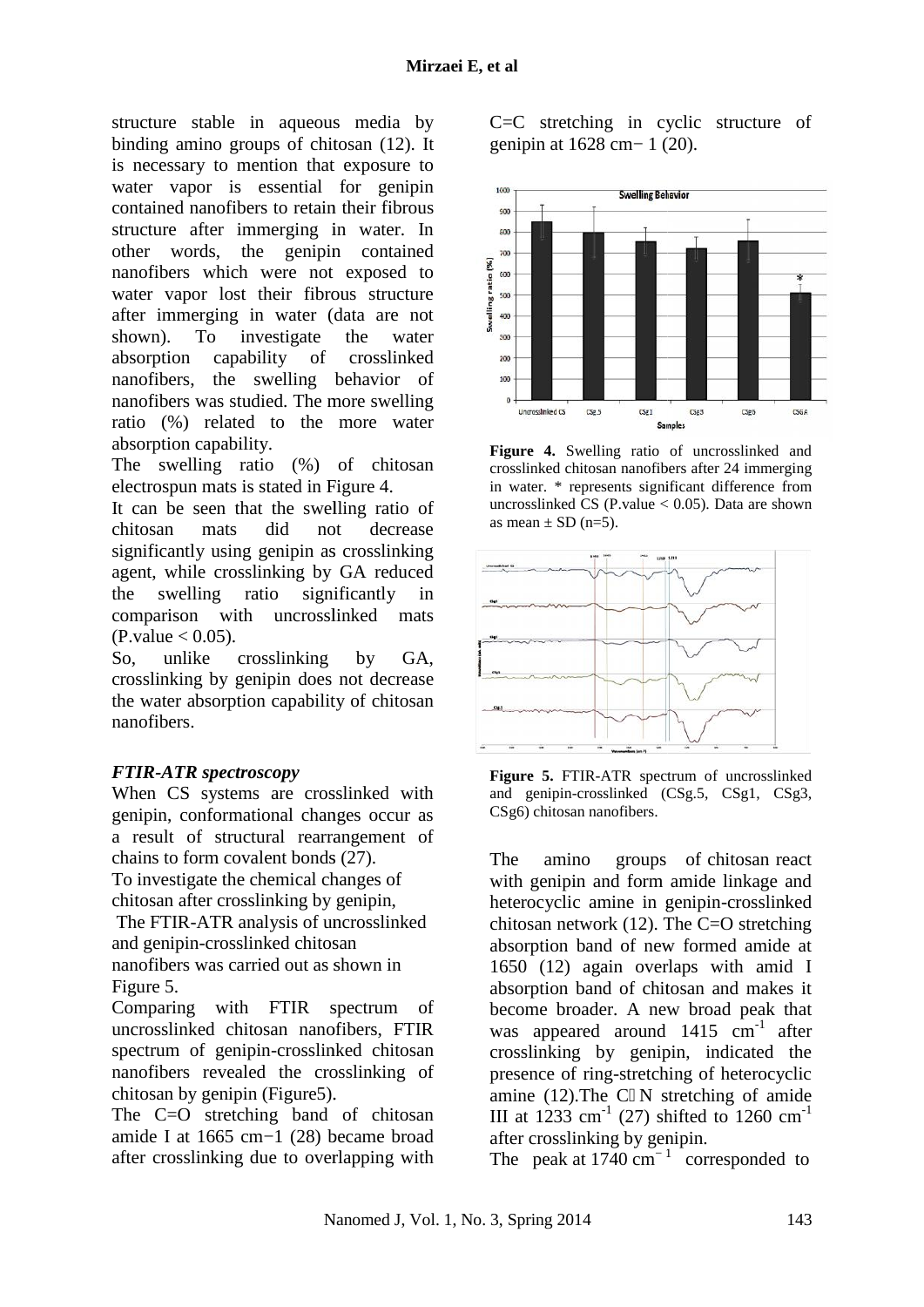the presence of carboxylic groups in electrospun chitosan fibers (29) disappeared in the genipin-crosslinked chitosan fibers. This can be due to the exit chitosan fibers. This can be due to the exit<br>of carboxylic groups from genipin-added nanofibers when they expose to water vapor.

#### *Cytotoxicity of crossliked nanofibers*

The cell viability test using MTT was used to evaluate cytotoxicity of the crosslinked chitosan mats. Figure 6 represents the percent of cell viability after culturing the cells with extraction media of mats for three different incubation time intervals for each sample (1, 3, and 6 days). The values were represented as mean  $\pm$  SD (n=5). For the chitosan mats crosslinked by glutaraldehyde (CSGA), the cell viability was significantly lower than that of the control for all incubation time intervals  $(P.\text{value} < 0.01)$ . The cell viability of this control for all incubation time intervals (*P*.value  $< 0.01$ ). The cell viability of this sample was around 80 %. For CSg.5, CSg1, and CSg3 the cell viability (%) was similar to those of the control (fresh culture medium), around 100 %. e cell viability test using MTT was used<br>evaluate cytotoxicity of the crosslinked<br>tosan mats. Figure 6 represents the<br>cent of cell viability after culturing the ncubation time intervals for<br>
3, and 6 days). The values<br>
d as mean  $\pm$  SD (n=5). For<br>
mats crosslinked by<br>
(CSGA), the cell viability<br>
ly lower than that of the from genipin-added<br>
for expose to water<br>
ced nanofibers<br>
is in the crosslinked<br>
of the crosslinked and<br>
of the crosslinked and<br>
media of maximized and the method of exponential of the crossing of the<br>
method of the crossi

However, The CSg6 showed significantly lower cell viability (around 80 %) than the control ( $P$ .value  $\lt$  0.01). This difference was seen for all incubation times.

The lower cell viability of CSg6 can be attributed to the excess amount of residual genipin that may not react with chitosan and released to the medium after incubation of samples in the medium. From Figure 6, it could be also observed that for all crosslinked samples, the cell that for all crosslinked samples, the cell increasing increasing the viability was not decreased by increasing the state of the state of the viability was not decreased by increasing the state of the state of the viability incubation time of samples. and CSg3 the cell viability (%) was<br>
r to those of the control (fresh<br>
e medium), around 100 %.<br>
ver, The CSg6 showed significantly<br>
cell viability (around 80 %) than the<br>
l (*P*.value < 0.01). This difference<br>
en for all

This result implies that toxic agents were released at first 24 h incubation time, and released at first 24 h incubation time, and<br>after that no more toxic agent were released by increasing incubation time (from 1 day to 3 and 6 days). It could be resulted from MTT assay that crosslinking chitosan nanofibers with lower amount of genipin (3 Wt. % or lower by weight of chitosan) cause no cytotoxicity.



**Figure 6.** Cell viability of fibroblasts in presence of extraction media of crosslinked chitosan nanofibers in three incubation time intervals (1, 3, and 6 days). \* indicates significant difference from the control difference (P.value  $\leq$  0.01). Data are shown as mean  $\pm$  SD  $(n=5)$ .



**Figure 7.** SEM images of fibroblasts (AGO-1522) **Figure 7.** SEM images of fibroblasts (AGO-1522) seeded on nanofibrous membrane of genipincrosslinked (CSg1) after 24 h culture. h

#### *Cell adhesion*

The genipin-crosslinked nanofibrous membrane (CSg1) was used for cell adhesion study. Figure 7 shows SEM images of fibroblasts grown on the crosslinked nanofibers after 24 h cell culture. Cells were attached to the surfaces by discrete filopodia and exhibited a normal morphology on the surface, which was due morphology on the surface, which was due<br>to the large surface area available for cell attachment. membrane (CSg1) was used for cell<br>adhesion study. Figure 7 shows SEM<br>images of fibroblasts grown on the cross-<br>linked nanofibers after 24 h cell culture.<br>Cells were attached to the surfaces by<br>discrete filopodia and exhibi

#### **Conclusion**

The chitosan/PEO nanofibers were successfully crosslinked by a biocompatible and nontoxic crosslinking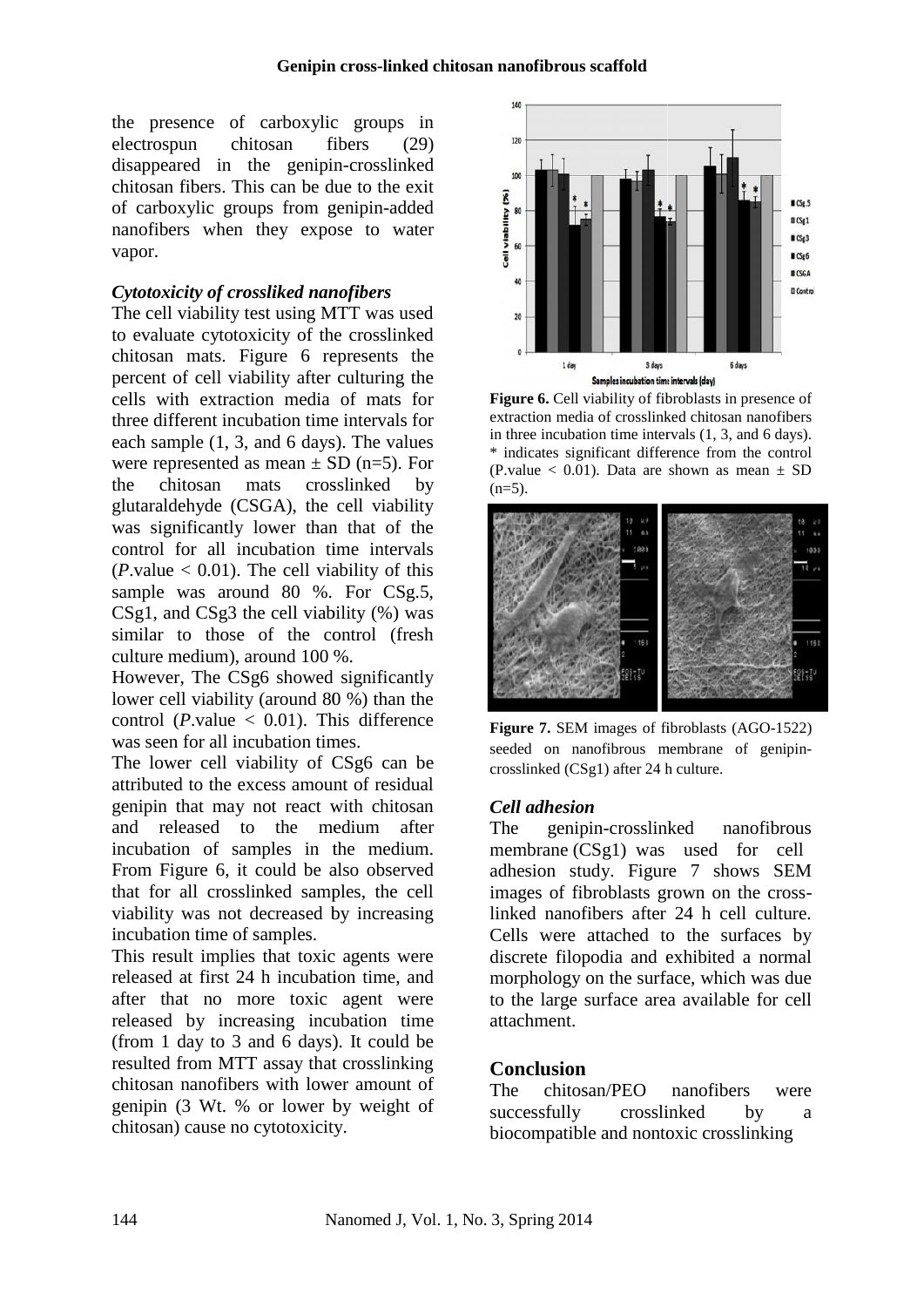agent, genipin, which leads to structural stability of chitosan nanofibers in aqueous media. In addition, the water absorption capability of chitosan nanofibers was not decreased after crosslinking by genipin. Genipin-crosslinked nanofibers also showed no cytotoxicity unless at high amount of genipin. Because of no cytotoxicity and bio compatibility of genipin-crosslinked chitosan nanofibers, these nanofibers are suggested for biomedical application such as tissue engineering and wound dressing instead of glutaraldehyde-crosslinked nanofibers.

#### **Acknowledgements**

This research was supported by Tehran University of Medical Sciences grant No. 89-04-87-12028.

#### **References**

- 1. Bhardwaj N, Kundu SC. Electrospinning: a fascinating fiber fabrication technique. Biotechnol Adv. 2010; 28(3): 325-347.
- 2. Lala NL, Ramaseshan R, Bojun L, Sundarrajan S, Barhate RS, Ying-jun L, Ramakrishna S. Fabrication of nanofibers with antimicrobial functionality used as filters: protection against bacterial contaminants. Biotechnol Bioeng. 2007; 97(6): 1357-1365.
- 3. Piperno S, Passacantando M, Santucci S, Lozzi L, La Rosa S. WO nanofibers for gas sensing applications. J Appl Phys. 2007; 101: 124504. Available from URL: doi: 10.1063/1.2748627.
- 4. Kim K, Luu YK, Chang C, Fang D, Hsiao BS, Chu B , Hadjiargyrou M. Incorporation and controlled release of a hydrophilic antibiotic using poly(lactide co-glycolide)-based electrospun nanofibrous scaffolds. J Control Release. 2004; 98(1): 47-56.
- 5. Rho KS, Jeong L, Lee G, Seo B-M, Park YJ, Hong S-D, Roh S, Cho JJ, Park WH, Min B-M. Electrospinning of collagen nanofibers: Effects on the behavior of normal human keratinocytes and early stage wound healing. Biomaterials. 2006; 27(8): 1452-1461.
- 6. Inoguchi H, Kwon IK, Inoue E, Takamizawa K, Maehara Y, Matsuda T. Mechanical responses of a compliant electrospun poly(l-lactide-co-[epsilon] caprolactone) small-diameter vascular

graft. Biomaterials. 2006; 27(8): 1470- 1478.

- 7. Wang Z-G, Wan L-S, Liu Z-M, Huang X- J , Xu Z-K. Enzyme immobilization on electrospun polymer nanofibers: An overview. J Mol Catal B: Enzym. 2009; 56(4): 189-195.
- 8. Lee KY, Jeong L, Kang YO, Lee SJ, Park WH. Electrospinning of polysaccharides for regenerative medicine. Adv Drug Del Rev. 2009; 61(12): 1020-1032.
- 9. Jayakumar R, Prabaharan M, Nair S , Tamura H. Novel chitin and chitosan nanofibers in biomedical applications. Biotechnol Adv. 2010; 28(1): 142-150.
- 10. Vondran JL, Sun W, Schauer CL. Crosslinked, electrospun chitosan– poly(ethylene oxide) nanofiber mats. J Appl Polym Sci. 2008; 109(2): 968-975.
- 11. Speer DP, Chvapil M, Eskelson CD, Ulreich J. Biological effects of residual glutaraldehyde in glutaraldehyde-tanned collagen biomaterials. J Biomed Mater Res. 1980; 14(6): 753-764.
- 12. Mi F-L, Sung H-W, Shyu S-S. Synthesis and characterization of a novel chitosan based network prepared using naturally occurring crosslinker. J Polym Sci Part A: Polym Chem. 2000; 38(15): 2804-2814.
- 13. Ko C-S, Huang J-P, Huang C-W , Chu I M. Type II collagen-chondroitin sulfate hyaluronan scaffold cross-linked by genipin for cartilage tissue engineering. J Biosci Bioeng. 2009; 107(2): 177-182.
- 14. Sung HW, Huang RN, Huang LLH , Tsai CC. In vitro evaluation of cytotoxicity of a naturally occurring cross-linking reagent for biological tissue fixation. J Biomater Sci Polym Ed. 1999; 10(1):63-78.
- 15. Sung H-W, Huang R-N, Huang LLH, Tsai C-C, Chiu C-T. Feasibility study of a natural crosslinking reagent for biological tissue fixation. J Biomed Mater Res. 1998; 42(4): 560-567.
- 16. Muzzarelli RAA. Genipin-crosslinked chitosan hydrogels as biomedical and pharmaceutical aids. Carbohydr Polym. 2009; 77(1): 1-9.
- 17. Yuan Y, Chesnutt BM, Utturkar G, Haggard WO, Yang Y, Ong JL , Bumgardner JD. The effect of crosslinking of chitosan microspheres with genipin on protein release. Carbohydr Polym. 2007; 68(3): 561-567.
- 18. Ko J, Yin H, An J, Chung D, Kim J-H, Lee S, Pyun D. Characterization of cross-<br>linked gelatin nanofibers through linked gelatin nanofibers through electrospinning. Macromol Res. 2010; 18(2): 137-143.